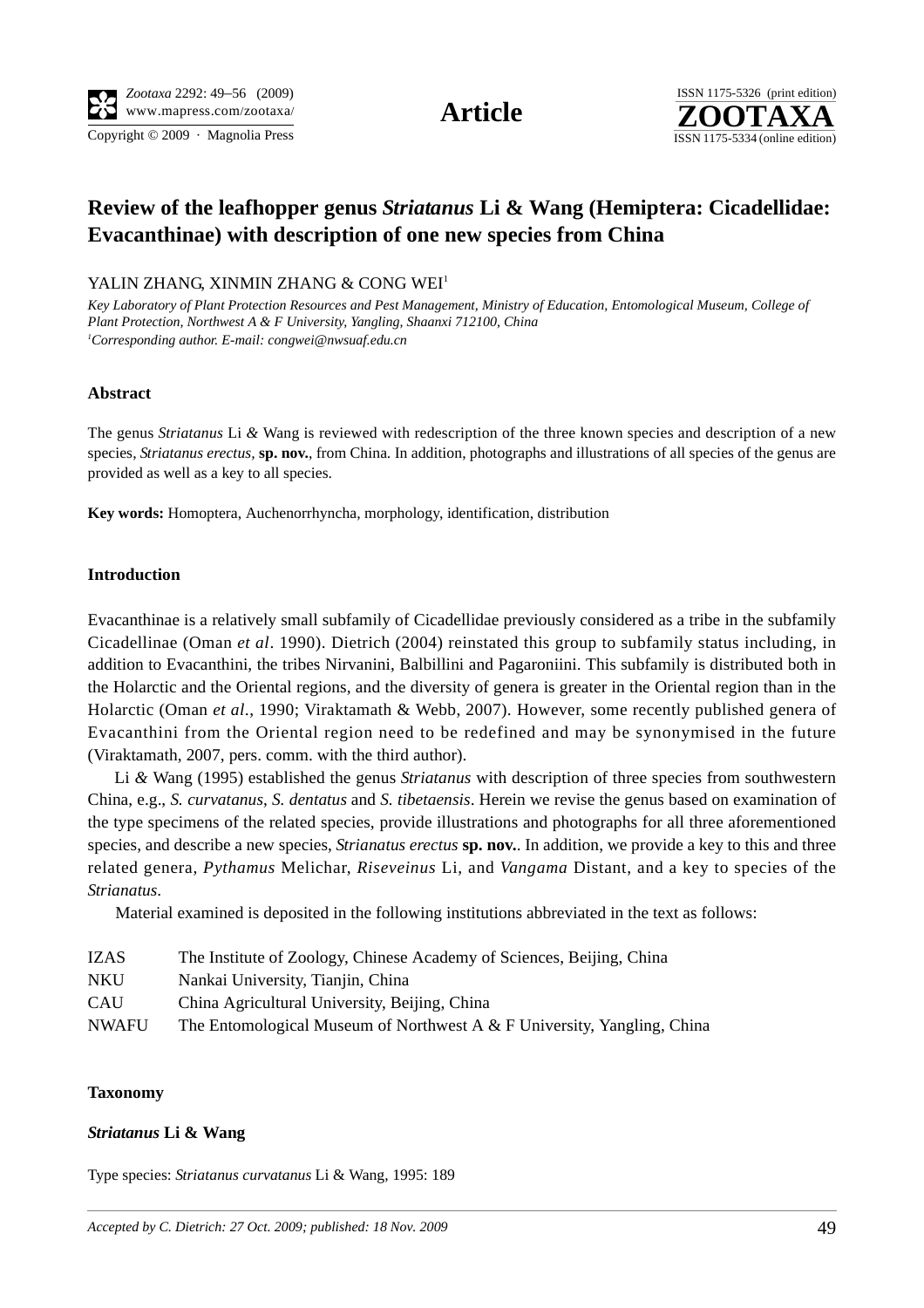Head, pronotum and scutellum nearly black. Forewing yellowish brown, with tinted dapples; veins whitish yellow, distinct. Head and thorax with sparse, short, whitish hair. Head (Figs 1, 2) conically produced, vertex distinctly longer than wide, about as long as pronotum and scutellum together or shorter; lateral margin carinate; median longitudinal carina lamellate; submarginal carina mesad of ocelli on head; area between median carina and submarginal carina distinctly concave. Face (Figs 2, 3) including eyes, much longer than wide; frontoclypeus with median longitudinal carina more strongly elevated in upper half than in lower half, laterally obliquely striate; clypellus broad and swollen at base, narrowed apically, shagreened; lora reaching apex of clypellus, shagreened, flat; gena strongly declivous laterally. Pronotum (Figs 1, 2) broad, wider than head; basal area very slightly carinate medially, lateral margin carinate, hind margin slightly indented medially. Scutellum (Figs 1, 2) triangular, about as long as pronotum, with transverse depression distinct. Forewing (Figs 1, 37) punctate near costal margin, veins prominent; anal vein 1A and 2A fused medially; four apical cells; appendix very narrow (Fig. 37). Hindwing (Fig. 38) venation complete. Hind femoral macrosetae  $2+1+1.$ 

Male pygofer (Fig. 4) with ventral process. Subgenital (Fig. 9) plate elongate, macrosetae irregularly distributed, row of hair-like setae submarginally; apex rounded. Style (Fig. 8) somewhat elongate, basal articulating arm very short, anterior lateral arm elongate, apophysis foot-like, with several setae and elongate lateral angle. Connective (Fig. 7) Y-shaped. Aedeagal shaft (Fig. 6) in lateral view curved dorsad, with at least pair of processes anteriorly near middle of aedeagal shaft; gonopore subapical.

**Remarks:** This genus is similar to *Pythamus* Melichar, *Riseveinus* Li, and *Vangama* Distant in appearance, but they can be distinguished from each other by the length and shape of head, the shape of claval veins of the forwewing, and the presence or absence of a ventral process on the male pygofer. Keys to *Strianatus* and related genera, and to species of *Strianatus* are given below.

#### **Key to** *Strianatus* **and related genera**

| 2. Head strongly produced and pointed anteriorly, three or more times as long medially as dorsal distance between eyes |  |
|------------------------------------------------------------------------------------------------------------------------|--|
|                                                                                                                        |  |
|                                                                                                                        |  |
|                                                                                                                        |  |
|                                                                                                                        |  |

## **Key to species of the genus** *Striatanus* **(male)**

| 1. | Ventral process of male pygofer in lateral view nearly straight and very long, with nearly one fourth its length      |
|----|-----------------------------------------------------------------------------------------------------------------------|
|    |                                                                                                                       |
|    | Ventral process of male pygofer in lateral view curved dorsad and short, extending to or slightly beyond pygofer      |
|    |                                                                                                                       |
| 2. | Ventral process of male pygofer in lateral view slightly curved dorsad (Fig. 14), with sinuate ledge in apical part   |
|    | (Fig. 20); aedeagal shaft in lateral view with pair of stout digitate processes pointing to base of aedeagus besides  |
|    |                                                                                                                       |
|    | Ventral process of male pygofer in lateral view strongly curved dorsad, without ledge; aedeagal shaft in lateral view |
|    |                                                                                                                       |
| 3. | Ventral process of male pygofer in lateral view of uniform width and apex rounded (Fig. 10); apical half of aedeagal  |
|    | shaft in lateral view curved cephalad, with small denticle distad of anterior process (Fig. 6) Striatanus curvatanus  |
|    | Ventral process of male pygofer in lateral view gradually tapered apically and apex somewhat truncate (Fig. 42);      |
|    | apical half of aedeagal shaft in lateral view nearly straight, without denticle distad of anterior process (Fig. 35)  |
|    |                                                                                                                       |
|    |                                                                                                                       |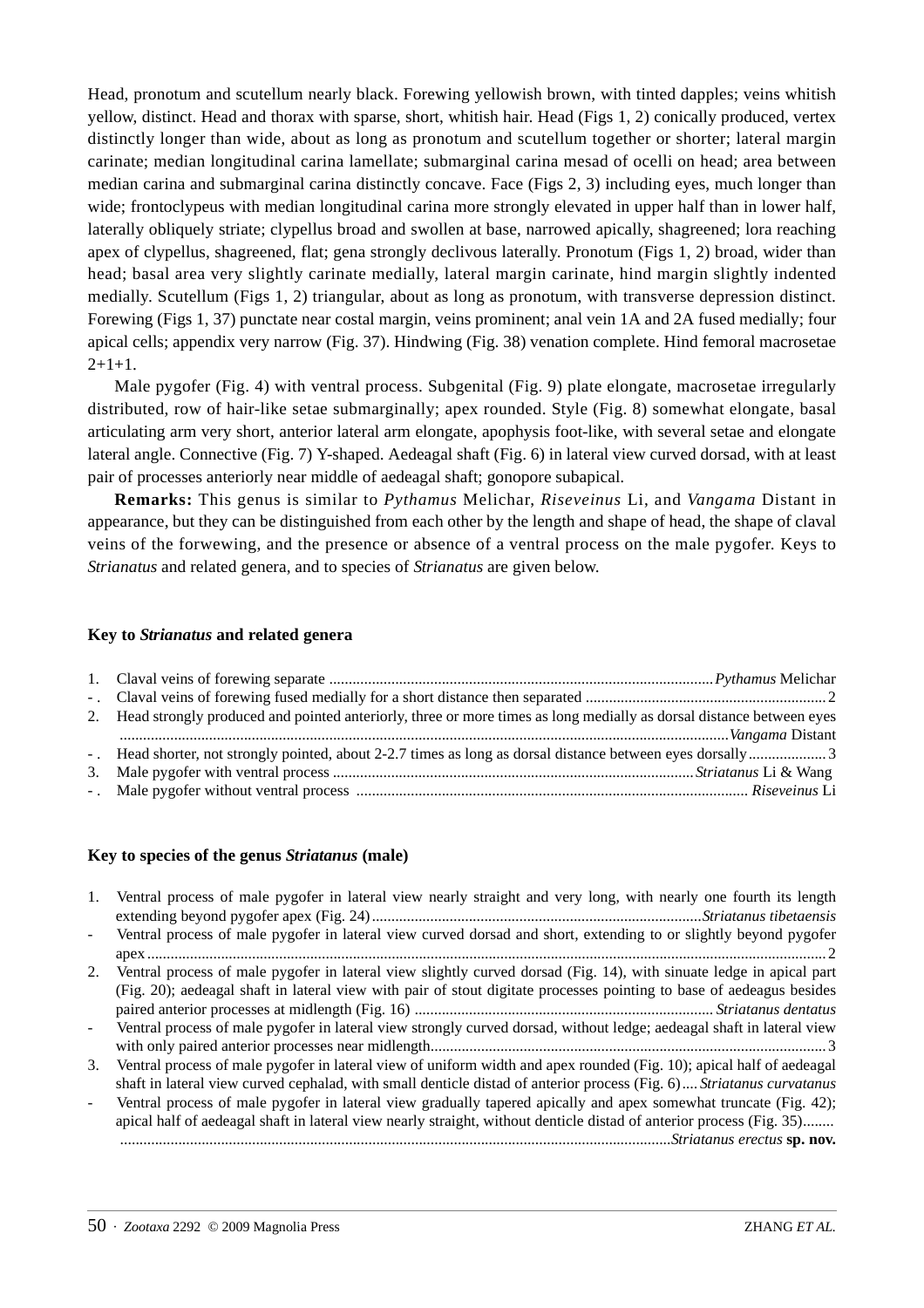

**FIGURES 1**–**10.** *Striatanus curvatanus* Li *&* Wang 1. habitus, dorsal view; 2. habitus, lateral view; 3. face; 4. male pygofer, lateral view; 5. aedeagus, ventral view; 6. aedeagus, lateral view; 7. connective and style; 8. style; 9. subgenital plate; 10. pygofer ventral process, lateral view.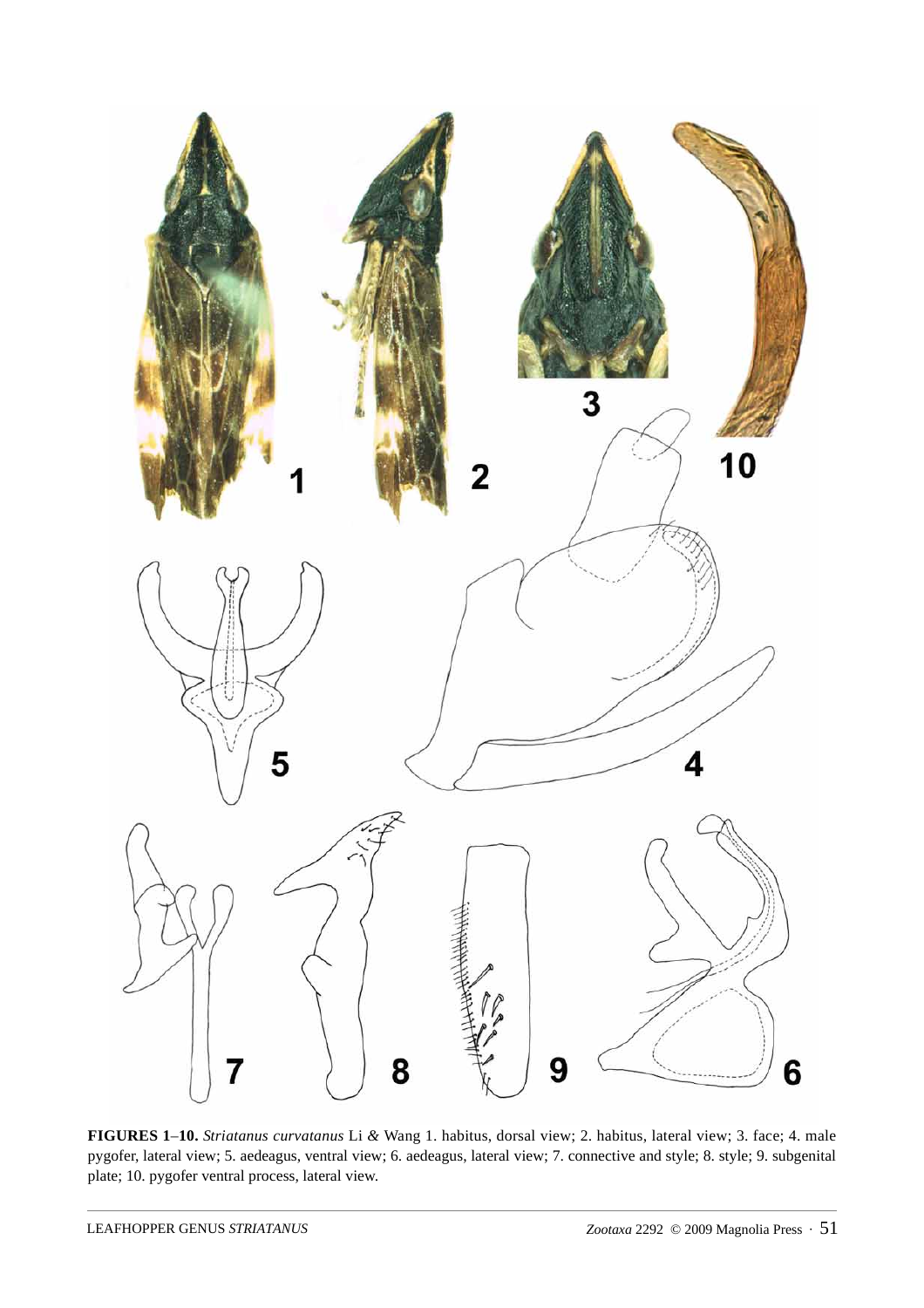#### *Striatanus curvatanus* **Li** *&* **Wang**

(Figs 1–10)

*Striatanus curvatanus* Li *&* Wang, 1995: 189; 1996: 112

**Measurements** (male)**:** Body length: 8.0 mm; head width (incl. eyes): 1.4 mm; head length: 1.4mm.

Vertex (Figs 1, 2) elongate, nearly as long as pronotum and scutellum together.

Male pygofer (Fig. 4) in lateral view with apical margin broad and rounded; ventral process (Figs 4, 10) strongly curved dorsad, not extending beyond apical margin of pygofer. Aedeagal shaft (Fig. 6) in lateral view curved cephalad, with small denticle apicad of aedeagal process.

**Material examined:** 1♂ (Paratype, IZAS), China: Sichuan Prov., Emeishan, Jiulaodong, 1800–1900m, 17-August-1957, coll: Huang Keren; 1♂ (NWAFU), China: Shaanxi Prov., Taibaishan, Shapo, 4-July-1982.

**Distribution:** China (Sichuan, Shaanxi).

**Remarks:** This species was first described from Guizhou Prov. and Sichuan Prov., China. It is similar in appearance with other species of this genus, but can be distinguished by its aedeagal shaft which is curved cephalad, with small denticle apicad of aedeagal process in lateral view (Fig. 6).

## *Striatanus dentatus* **Li** *&* **Wang**

(Figs 11–20)

*Striatanus dentatus* Li & Wang, 1995: 190; 1996: 113

**Measurements** (male)**:** Body length: 8.0–8.2 mm; head width (incl. eyes): 1.4–1.7mm; head length: 1.5–1.9 mm.

Vertex (Figs 11, 12) greatly elongate, apex attenuated, as long as pronotum and scutellum together .

Male pygofer (Fig. 14) in lateral view with apex tapered; ventral process (Figs 14, 20) slightly curved dorsad, apical part with sinuate internal ledge. Aedeagus complex (Fig. 16), shaft recurved near apex with one pair of digitate lateral processes concealing shaft, strongly recurved, another pair of processes arising anteriorly near midlength and strongly recurved, gonopore apical.

**Material examined:** 1♂ (IZAS), China: Yunnan Prov., Mengyang, 24-August-1957, coll: Zang Lingchao;  $1\textdegree$  (NKU), China: Yunnan Prov., Ruili, 3-September-1979, coll: Ling Zuopei.

## **Distribution:** China (Yunnan).

**Remarks:** This species can be distinguished from other species of the genus by the shape of the ventral process of male pygofer and the aedeagus.

## *Striatanus tibetaensis* **Li** *&* **Wang**

(Figs 21–30)

*Striatanus tibetaensis* Li *&* Wang, 1995: 191; 1996: 114

**Measurements** (male)**:** body length: 8.0 mm; head width (incl. eyes):1.4 mm; head length: 1.6 mm.

Vertex elongate (Figs 21, 22), but shorter than pronotum and scutellum together.

Male pygofer (Fig. 24) in lateral view with apex tapered; ventral process (Figs 24, 30) very long and straight, with nearly one fourth its length extending beyond pygofer apex. Aedeagus (Figs 25, 26) simple, with pair of processes anteriorly near middle of aedeagal, shaft in lateral view; gonopore subapical.

**Material examined:** 1♂ (Holotype, CAU), China: Xizang Autonomous Region, Yigong, 2300m, 29- July-1976, coll: Li Fasheng.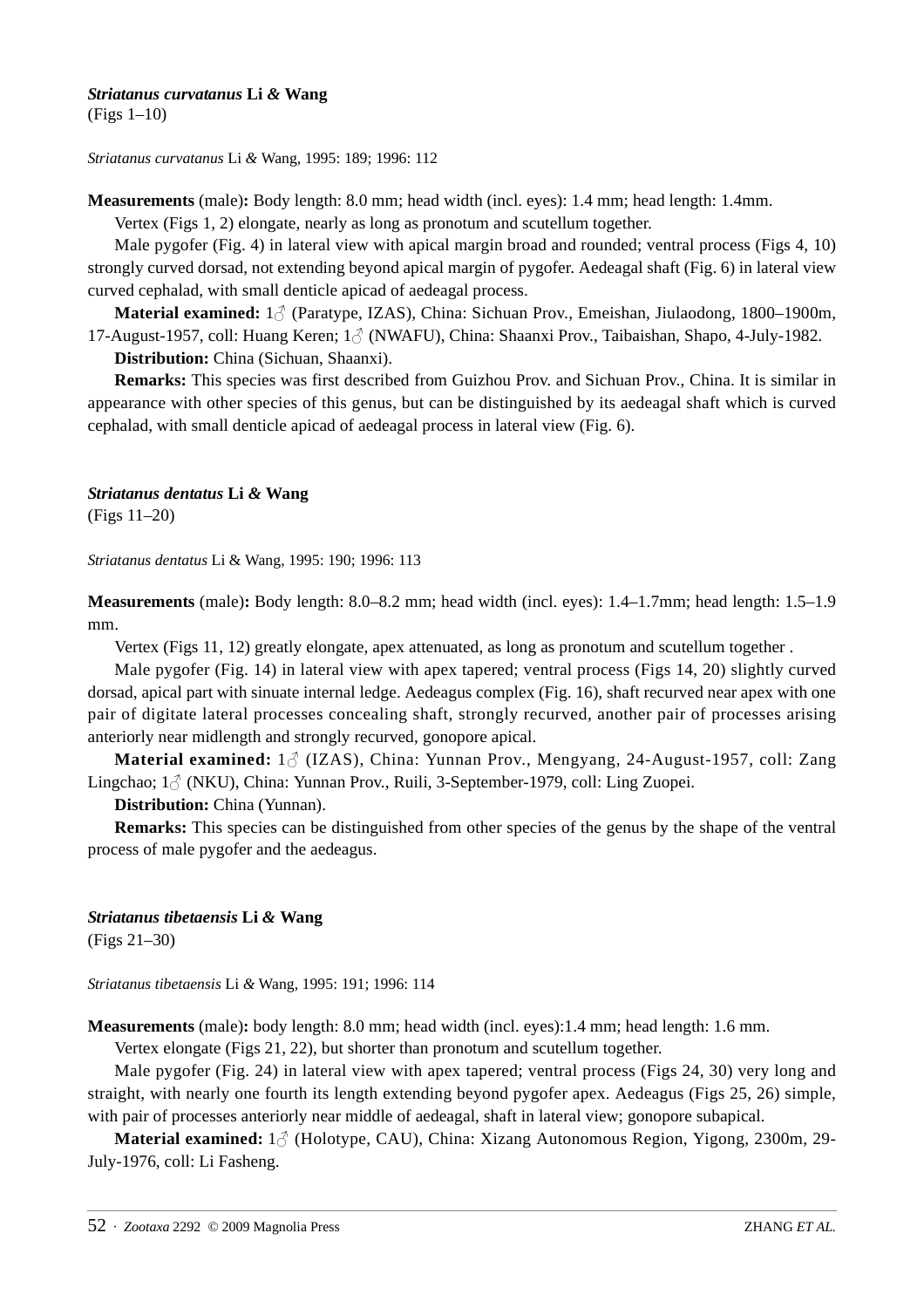

**FIGURES 11**–**20.** *Striatanus dentatus* Li *&* Wang 11. habitus, dorsal view; 12. habitus, lateral view; 13. face; 14. male pygofer, lateral view; 15. aedeagus, ventral view; 16. aedeagus, lateral view; 17. style; 18. subgenital plate; 19. connective and style; 20. pygofer ventral process, lateral view.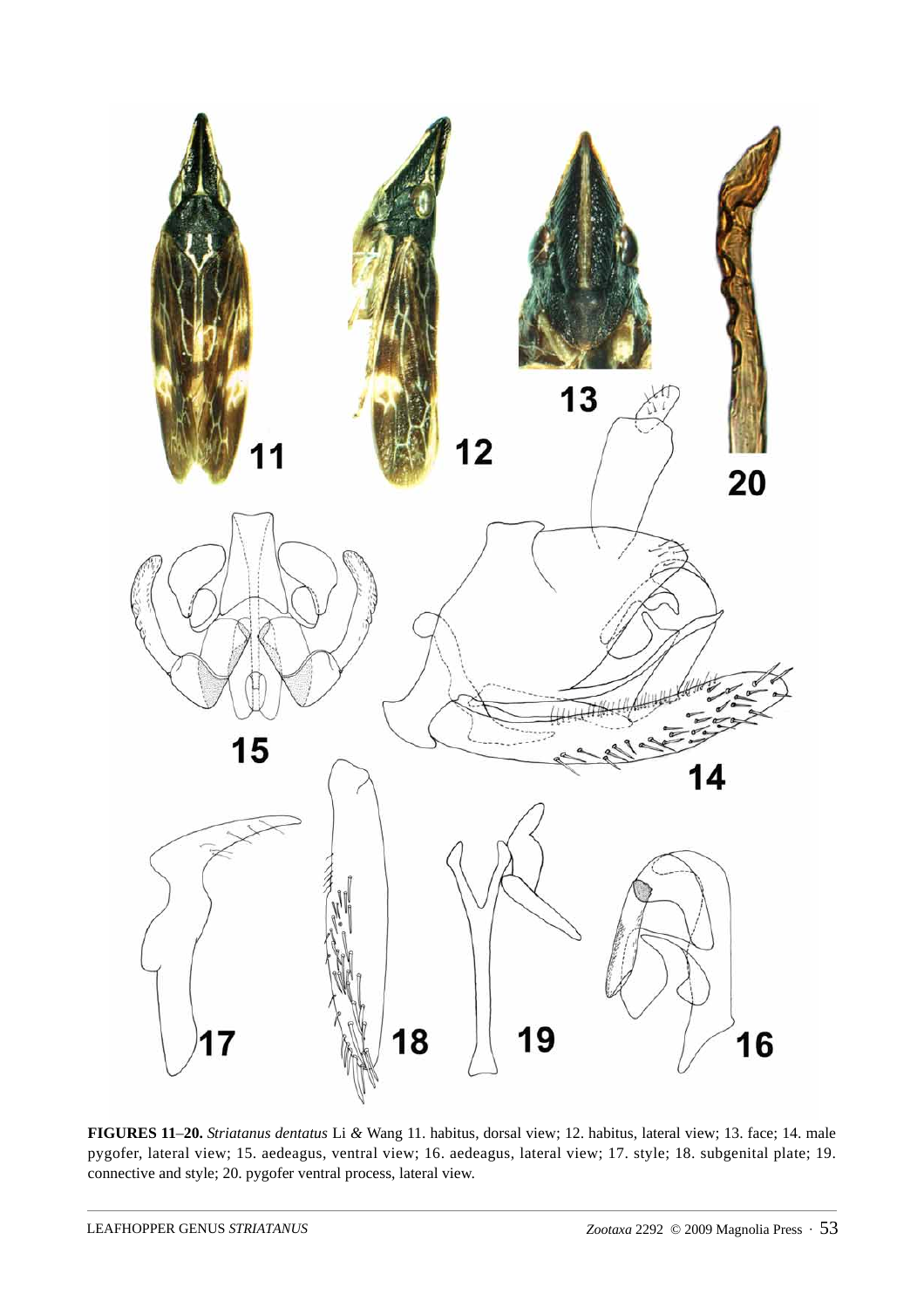![](_page_5_Figure_0.jpeg)

**FIGURES 21**–**30.** *Striatanus tibetaensis* Li *&* Wang 21. habitus, dorsal view; 22. habitus, lateral view; 23. face; 24. male pygofer, lateral view; 25. aedeagus, ventral view; 26. aedeagus, lateral view; 27. style; 28. subgenital plate; 29. connective and style; 30. pygofer ventral process, lateral view.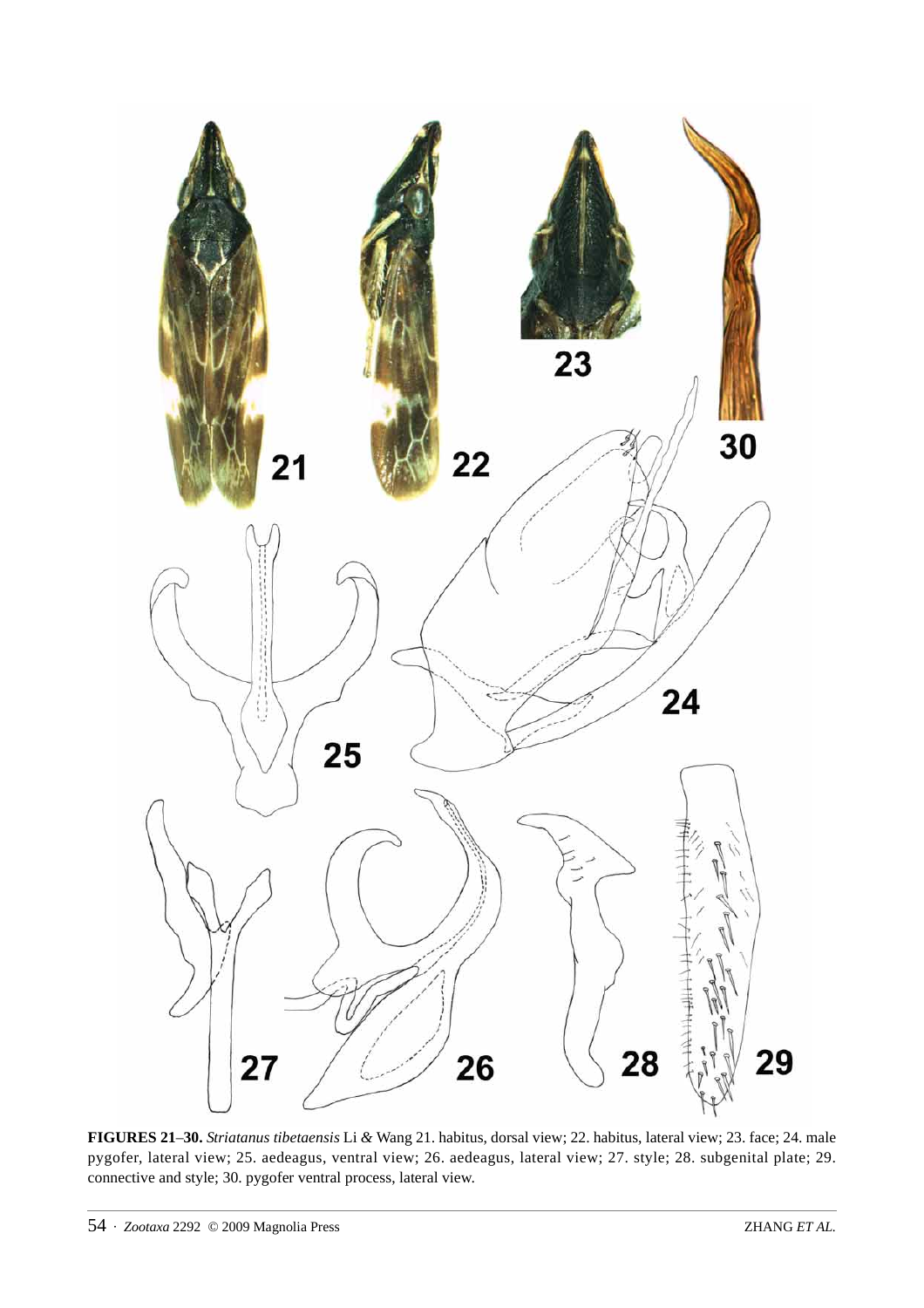# **Distribution:** China (Xizang).

**Remarks:** This species can be readily distinguished from other species of the genus by its very long and straight ventral process of the male pygofer (Figs 24, 30).

![](_page_6_Figure_2.jpeg)

**FIGURES 31**–**42.** *Striatanus erectus* **sp. nov.** 31. habitus, dorsal view; 32. habitus, lateral view; 33. face; 34. male pygofer, lateral view; 35. aedeagus, ventral view; 36. aedeagus, lateral view; 37. forewing; 38. hindwing; 39. subgenital plate; 40. connective and style; 41. style; 42. pygofer ventral process, lateral view.